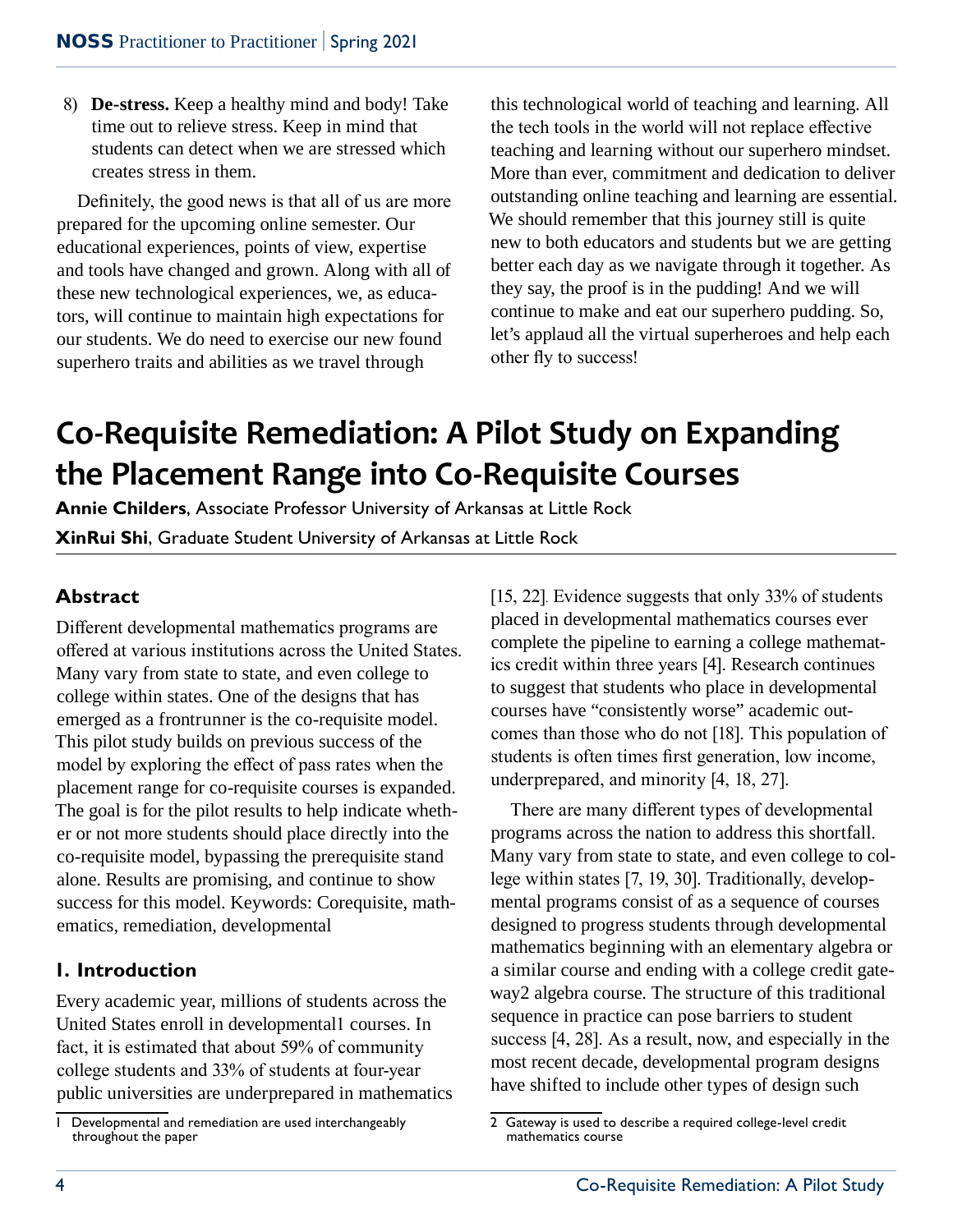as modular, self-paced, compressed, the emporium model, and so on in place of the traditional sequence [6, 28].

One in particular, the co-requisite model, has gained traction in recent years and has emerged alongside the math pathways reform movement across the nation [9, 10, 12, 28]. Co-requisite remediation can be designed in a variety of ways, but for this study, we will consider it as an opportunity for students to take their college-credit gateway course at the same time as a developmental support course, thus bypassing a standalone developmental course [11, 24].

## **2. Literature Review**

According to several studies, co-requisite remediation is an upcoming reform strategy and has shown to improve student success in remediation [14, 15, 21, 22]. In Tennessee, under the co-requisite model, student pass rates jumped from 12% with the prerequisite model to 51% with the co-requisite model [32]. Complete College America reports that in states that have scaled the co-requisite model, the percent of students successfully completing gateway math or English courses in one academic year has doubled or tripled [12]. In addition, the California Acceleration Project advocates for student placement in college-level math pathways courses along with co-requisite supports. When controlling for demographic and academic factors, student's completion of a college-level course within two academic years increased from 12% in traditional developmental courses to 38% with the accelerated courses [17]. Co-requisites are designed to accelerate students through the sequence of developmental study, often times saving students not only time, but also money [5, 11], which can be a challenge for low-income students who are overrepresented in developmental courses [3].

The lack of success in developmental courses can discourage students from completing their college studies [26]. Scott-Clayton [30] reports that if students who are assigned to remediation courses were given the chance to begin with college-level courses, 25% to 33% of them could have earned a B or higher. According to him, community college students have been over diagnosed as underprepared. Since

most content of developmental mathematics courses are similar to mathematics knowledge which students learn when they are in high school [23], a lot of students lose momentum and interest in their developmental study [1]. To compare with the students who haven't been placed into developmental mathematics courses, students who are in developmental courses are also more likely to drop or delay their degree [4].

When considering the co-requisite model in mathematics remediation, one challenging factor is how students are placed and if they are being placed appropriately [25]. Many colleges require new freshmen to take a placement test when they get to campus or to use test scores already taken for placement, such as ACT or SAT, to determine mathematics course placement. Depending on students' performance on these placement exams, they may or may not need developmental courses before enrolling in college-level work. According to data from The Center for Community College Student Engagement [8], 86% of students agree/strongly agree that they are academically prepared to succeed in college, however, 68% of community college students take at least one developmental course [20].

Expanding research on the co-requisite mathematics program design and placement is more important now than ever [10]. It is recommended to continue to contribute to the developmental mathematics reform, and to observe and explore the effect of modifications to the co-requisite model to ensure student success [2]. As noted by Scott-Clayton [30], "As long as a virtuous cycle between research, policy, and practice continues, outcomes for students will hopefully keep moving in the right direction" (p. 9). This leads to the following research question:

#### *How does modifying student placement effect co-requisite course pass rates?*

In the following sections, we will present our data collection and analysis, results, and discussion.

## **3. Data Collection and Analysis**

This study takes place at a midsize southern four-year public institution where the co-requisite model for developmental mathematics has been in place since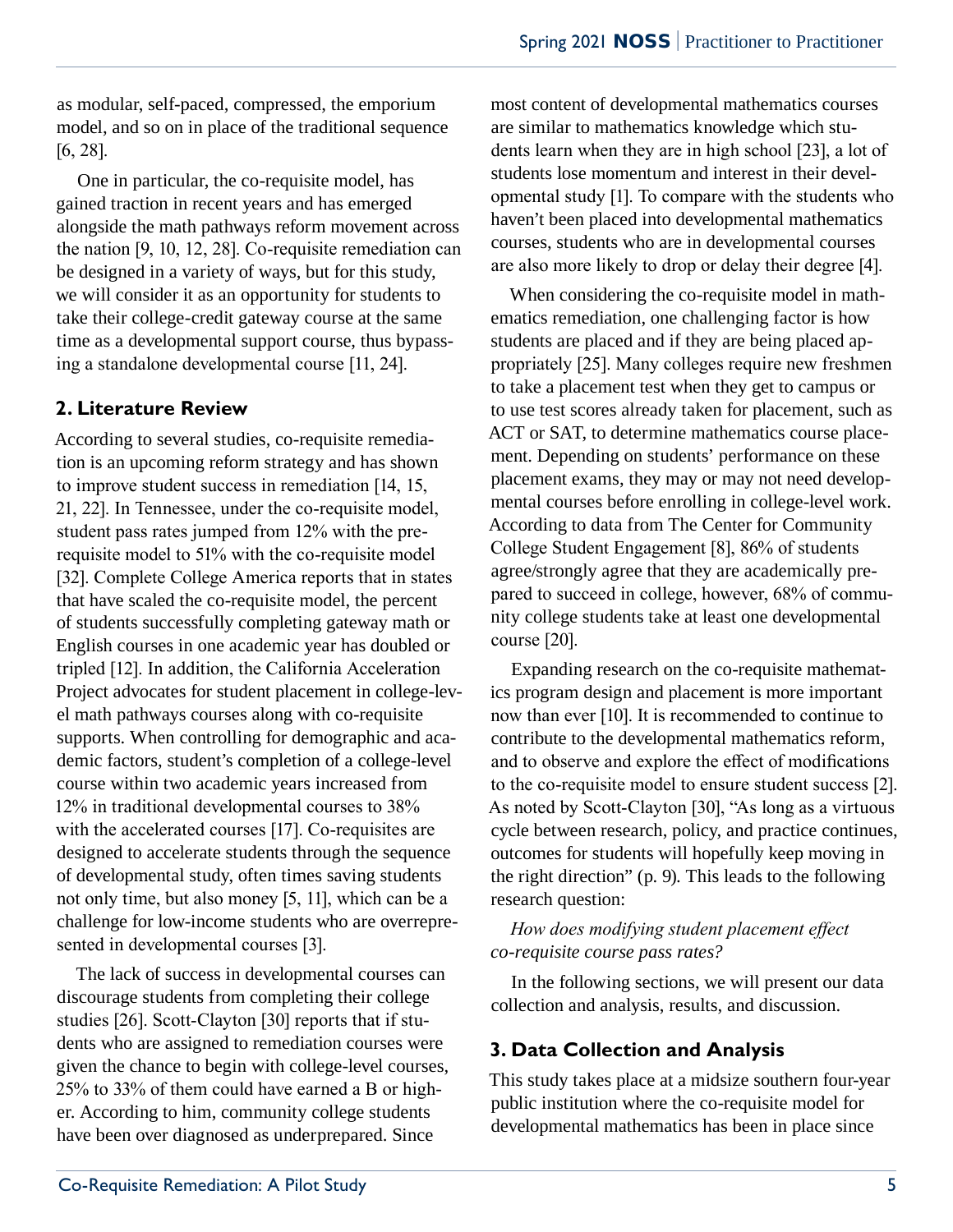summer 2016. The model consists of courses for two pathways: College Algebra (for STEM majors) and Quantitative and Mathematical Reasoning (QMR, for non-STEM majors). For the College Algebra pathway, there are three placement options: Foundations of College Algebra (pre-requisite); College Algebra with Lab (co-requisite) and College Algebra (standalone). For the QMR pathway, there are also three placement options as follows: Foundations of QMR (pre-requisite); QMR with Lab (co-requisite); and QMR (standalone).

The foundations courses are designed for students who need a full semester of mathematics remediation to prepare for college-level math. Upon passing the foundations course with an A, B, or C, then he or she enrolls in the gateway course within the aligned pathway the next semester. The co-requisite courses are designed to allow students to enroll in college-level mathematics along with a developmental support lab during the same semester. The support lab is a onehour developmental course that takes place typically either right after or right before the college-level course. During the lab, instructors typically review pre-requisite material needed for the college-level course and/or use the time for activities and group work. The co-requisite courses have the same instructor, and students receive the same grade for each. Lastly, the standalone courses are a typical three-hour college-level credit gateway course.

At this institution, approximately 300-400 students are enrolled in developmental courses each semester,

about half in the foundations courses and half in the co-requisite courses. Students place into each pathway based on their major and test scores (see Table 1).

Previously, at this University, data from summer 2016 to fall 2017 were analyzed qualitatively with respect to the co-requisite model. Analysis found that the pass rate for co-requisite courses was 75% (402 out of 539) and the pass rate for foundations courses was 59% (273 out of 463). Further analysis indicated that only 28.5% (132 out of 463) of the students who completed the foundations course, enrolled and passed the gateway course to earn college math credit. In other words, students were still getting lost in the pipeline from foundations to gateway courses [11]. As a result of these findings, in spring 2019, a small pilot study was conducted to observe what would happen with student pass rates in co-requisite courses if the following changes were made to placement:

- 1. All students who would normally place into Foundations of QMR were allowed to enroll in co-requisite Quantitative and Mathematical Reasoning. This included students whose ACTMath is less than or equal to 15
- 2. All students with ACTMath 16-17 who would normally place into Foundations of College Algebra were allowed to enroll in co-requisite College Algebra.
- 3. All students whose high school GPA was 3.0 or higher were allowed to enroll in co-requisite courses regardless of placement exam grade(s).

|                   |                                   | <b>Foundations</b>                 |                                   | <b>Co-Requisite</b>                | <b>Standalone</b>                 |                                    |  |
|-------------------|-----------------------------------|------------------------------------|-----------------------------------|------------------------------------|-----------------------------------|------------------------------------|--|
|                   | <b>OMR</b><br>(Non-STEM<br>major) | College<br>Algebra<br>(STEM major) | <b>OMR</b><br>(Non-STEM<br>major) | College<br>Algebra<br>(STEM major) | <b>OMR</b><br>(Non-STEM<br>major) | College<br>Algebra<br>(STEM major) |  |
| <b>ACTMath</b>    | 15 or less                        | 17 or less                         | $16 - 18$                         | $18-20$                            | 19+                               | $21+$                              |  |
| <b>COMPASS</b>    | 40 or less                        | 42 or less                         | $41 - 43$                         | 43-44                              | $44+$                             | $45+$                              |  |
| <b>ACCUPLACER</b> | 59 or less                        | 69 or less                         | 60-76                             | 70-79                              | $77+$                             | $80+$                              |  |
| <b>SATMath</b>    | 460 or less                       | 489 or less                        | 470-514                           | 490-529                            | $515+$                            | $530+$                             |  |

**Table 1.** *Mathematics test score placement*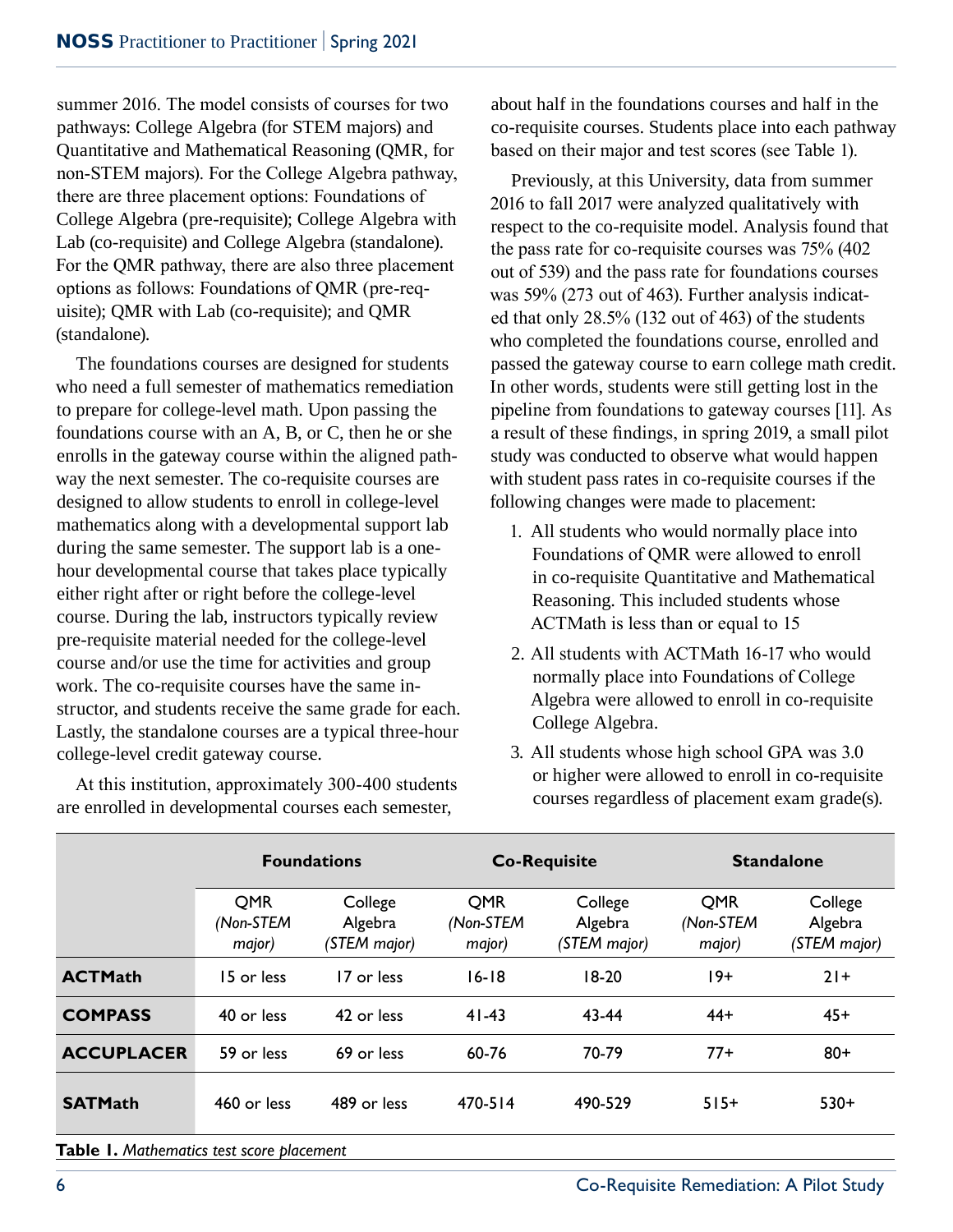In essence, the goal was to explore the effect of allowing more students into the co-requisite courses to eliminate the pipeline from foundations to co-requisite. Since this was a pilot study and students did not satisfy the current placement guidelines, central advisors sought out students who fit the criteria given in 1-3, and gave them overrides for the appropriate course(s). This results in a small sample size, however, the goal was to gain some insight on whether or not expanding the placement range ("the bubble") of co-requisite courses increases students' chances for success or not, even if this meant not having a large sample size.

Data was collected from the Office of Institutional Research and included student ACTMath sub scores and course grades for students enrolled in foundations courses, co-requisite courses, and college-level standalone courses for each pathway. For 1 and 2, pilot students were identified as not having met the ACTMath cut off requirement, and not having any pre-requisite course(s). For 3, students were identified who did not meet the co-requisite cut off, whose high school GPA was 3.0 or higher, and who were enrolled in the co-requisite courses.

SAS programming was used to organize and analyze the data with respect to test scores and pass rates for each cohort. Passing for the foundations courses includes grades of C or higher. A passing grade for the co-requisite and standalone courses is considered D or higher. For this pilot study, the ACTMath was used as the primary tool for placement. The ACTMath is the most commonly accepted placement test at this University and therefore, was more appropriate to focus on, rather than others such as SAT or Accuplacer.

#### **4. Results**

For the first part of the pilot study, all students who would normally place into Foundations of QMR were allowed to enroll in co-requisite QMR. This included students whose ACTMath is less than or equal to 15 (For standard placement scores see Table 1). In Table 2, results indicate that students whose ACTMath≤ 15 passed co-requisite QMR at 50%, while students with ACTMath 16-18, those typically placed

in the course, passed co-requisite QMR at 54.5%. There were several students who were enrolled with ACTMath ≥19 possibly due to choice or scheduling reasons. Interestingly, they had the same pass rate as those with ACTMath ≤15.

|                        | N.              |                        |                |  | A B C D F W Pass % |
|------------------------|-----------------|------------------------|----------------|--|--------------------|
| *ACTMath<br>$\leq$ 15  | $\overline{10}$ |                        | 1 0 3 1 4 1    |  | 50                 |
| ACTMath<br>$16 - 18$   |                 |                        | 22 5 2 5 0 6 4 |  | 54.5               |
| ACTMath<br>$\geq$ 19   | $\mathcal{P}$   |                        |                |  | 50                 |
| — <b>11</b> A A<br>- - |                 | $\cdots$ $\sim$ $\sim$ | . .            |  |                    |

**Table 2.** Co-Requisite QMR Pass Rates \* indicates pilot students

While the pass rates for spring 2019 in co-requisite QMR were not high, pilot students still performed the same as those who were typically placed in the course. In addition to comparing pass rates for ACTMath scores for the co-requisite QMR course, pass rates were also compared to the standalone QMR course (see Figure 1).

Pass rates for standalone QMR were higher the lower the ACTMath score, however, the sample size is very small, and some of these students in the standalone QMR may have been enrolled in the foundations course as a pre-requisite. For  $ACT \ge 19$ , the cutoff for the course, the average pass rate was 50%, about the same as for the co-requisite courses.

The second part of the pilot study allowed students with ACTMath 16-17 who would normally enroll in Foundations of College Algebra to enroll in co-requisite College Algebra. In Table 3, results indicate that students with ACTMath 16-17 passed with an average of 82.4%. This is higher than those with ACTMath 18-20 who typically place in the course, who passed with a rate of 68.9%. There were also seven students with ACTMath≥21 who would have qualified to take standalone College Algebra, but perhaps due to choice or scheduling reasons, were enrolled in the co-requisite College Algebra. These students passed with a rate of 57.1%, surprisingly, not as high as the lower ACTMath scores.

| *ACT 16-17 34 4 5 16 3 4 2 82.4 |  |  |  |                 |  |
|---------------------------------|--|--|--|-----------------|--|
|                                 |  |  |  | N A B C D F W % |  |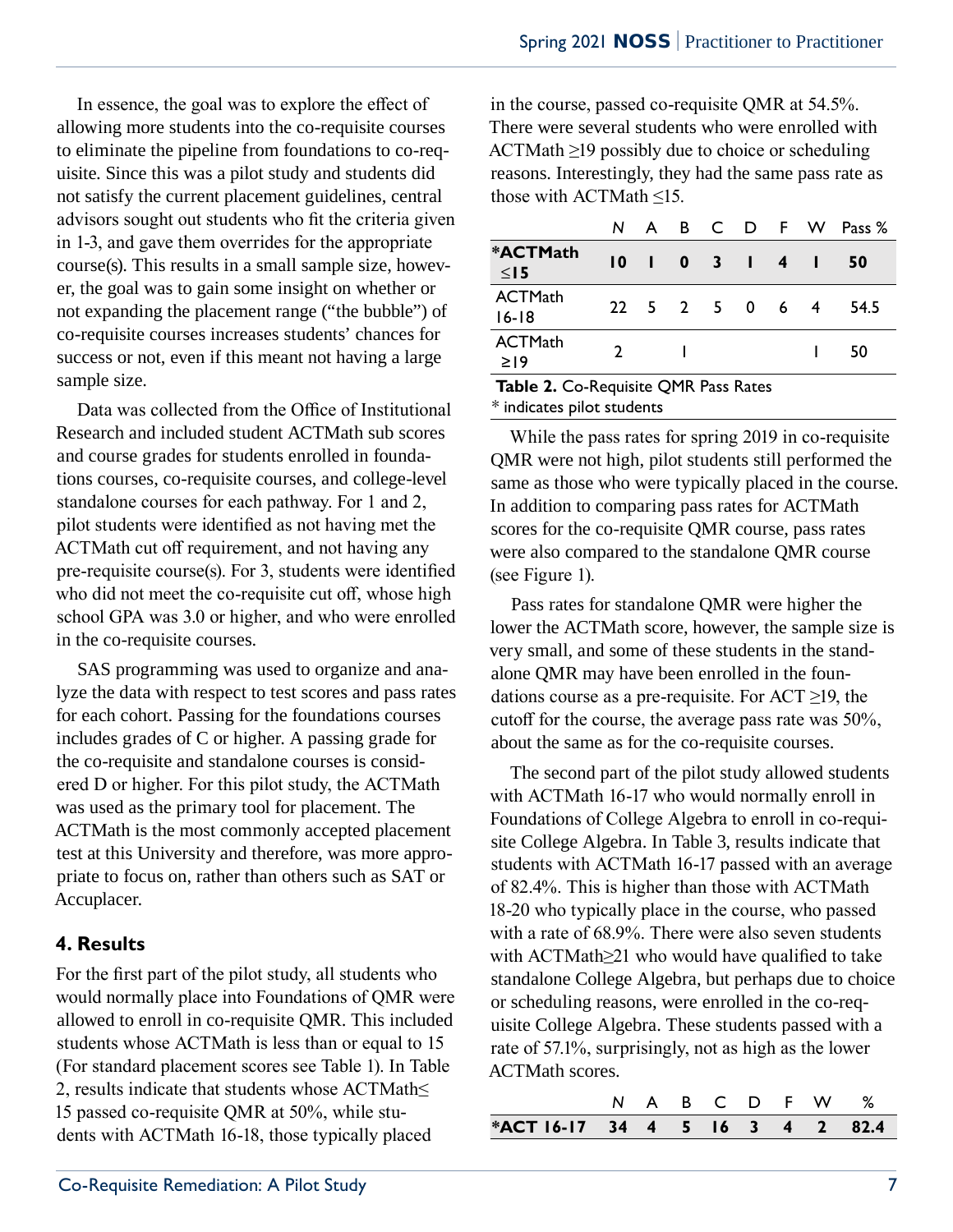| ACT 18-20 29 5 8 5 2 4 5                         |  |  |  |  |  |  |  | 68.9               |
|--------------------------------------------------|--|--|--|--|--|--|--|--------------------|
| ACT 21                                           |  |  |  |  |  |  |  | 7 2 1 1 0 1 2 57.1 |
| Table 3. Co-Requisite College Algebra Pass Rates |  |  |  |  |  |  |  |                    |

\*indicates pilot students

In addition, the pass rates of the co-requisite College Algebra courses were compared with the pass rates of the standalone College Algebra course with relation to the ACTMath scores (see Figure 2).

Findings indicate that those in the co-requisite courses did very well compared to those in the standalone courses. In fact, for ACTMath 16-17, the co-requisite students passed at a rate 15.4% higher. Note that for students with ACTMath lower than 21 in the standalone course, they had most likely taken Foundations of College Algebra, or an equivalent, propertie completion rate (∠ before enrolling.<br>
and the course Records and the course Records and the course Records and the course Records and the course Records and the course Records and the course Records and the course Records and the course Reco

For the last part of the pilot study, any student gested to eliminate the cou whose high school cumulative GPA was 3.0 or higher were allowed to enroll in co-requisite courses regardless of low testing placement scores. It was very dif-Figure out which students were placed based in a college-level credit course, in figure out which students were placed based in a college-level credit course, in on GPA alone, and not on other factors. A lot of the time, ACTMath or other scores determined the place-<br>to nowhere [4, 15, 30]. In addition, the course. ment, not the high school GPA. In the cases where it looked like the high school GPA was the reason for  $\alpha$  at ways to improve overall pass rates at ways to improve overall pass rates at ways to improve overall pass rates were at  $\alpha$ 

placement, there was not enough data overall to make any conclusions.

#### **5. Discussion**

Based on the results from the first part of the pilot study, it was found that students with  $\text{ACTMath} \leq 15$ who would normally place into Foundations of QMR passed at about the same rate as those with ACTMath  $\geq$  16 who place into co-requisite or standalone QMR. Compared to our previous study which found that 47.5% of students enrolled in Foundations of QMR standalone courses. In fact, for ACTMath 10-17, the completed with a passing grade, at 50%, although not high, it is still better than the previous Foundations of  $QMR$  course pass rate [11]. It is also better than the pipeline completion rate (28.5%), and findings indicate it is also about the same pass rate as those already placed in the course. Based on these results, it is suggested to eliminate the course Foundations of QMR to allow all students who would normally place into this course into co-requisite QMR. This will allow all non-STEM major students to begin the QMR pathway in a college-level credit course, increasing the odds to retention and graduation, and eliminating the pipeline to nowhere [4, 15, 30]. In addition, since pass rates are not high for the QMR courses, it is suggested to look at ways to improve overall pass rates in these courses. Since it is difficult to teach students to identify



**Figure 1.** QMR Pathway Pilot Results **Figure 1.** *QMR Pathway Pilot Results*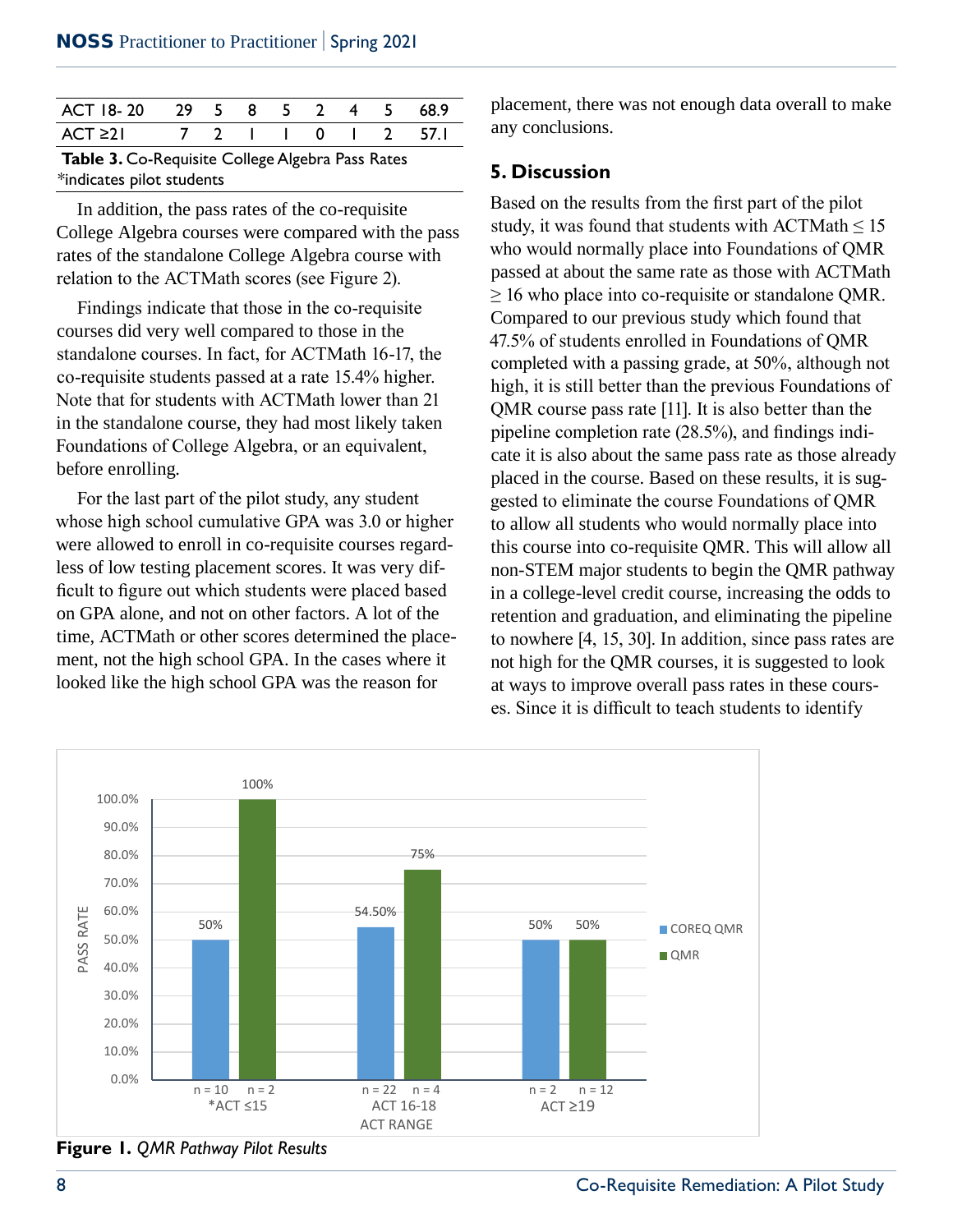mathematics in context [16], it is important that have noted [14, 15, 21, 22]. It is imp faculty be given professional development support to enhance quantitative reasoning in their courses [13]. ongoing research on the co-requisite The ability to think quantitatively plays a central role in undergraduate education, and while there is no single pedagogy, problem centered or inquiry focused learning approaches may be best [13]. In undergraduate education, and while there is no into pre-requisite courses based on ACTMath is not

For the second part of the pilot study, it was found that students whose ACTMath 16–17 with no prior misplaced into remediation courses foundations course, did very well in the co-requisite College Algebra with a pass rate of 82.4%. In fact, demonstrate acceptable mathemation although numbers are small, pilot students passed 13.4% higher than those who normally place into the lower  $\frac{1}{2}$ courses (ACTMath 18-20). The previous study indicated that 62.2% of students enrolled in Foundations of College Algebra passed the course. In addition, validity reported the state of College Algebra passed the course. In addition, these pilot students would have also entered the pipe-<br>a result, it may be import line with a 28.5% completion rate to earn college-level placement policies, and math [11]. Thus, based on these results, it is suggested placement, such as mult to expand the range of test scores for co-requisite entry to include ACTMath 16-17 and have other similar placement tests expand their range accordingly as well (i.e. SAT, Accuplacer, etc.). If students have  $\overrightarrow{\mathbf{6. Conclusion}}$ a better chance at earning college math credit, then they should be allowed to do so, again bypassing the model for developmental education pipeline to nowhere [4, 15, 30]. The success in the co-requisite courses mirrors the success that others

have noted [14, 15, 21, 22]. It is important to continue to contribute to literature in this area to validate the ongoing research on the co-requisite model [2].

As an overview, it appears that placement based indicative of potential achievement in co-requisite earning approaches may be best [15]. courses. This confirms the literature that placement tests may be mis-assigning students, with most being misplaced into remediation courses [29]. Atkins and Beggs [2] found that "students who were unable to demonstrate acceptable mathematics proficiency based on the ACT were able to demonstrate college-level mathematics mastery" with the co-requisite model. This confirms the idea that little is known about the quality of these exams, other than the validity reports published by the test-makers [30]. As a result, it may be important to examine institution placement policies, and to push for alternatives to placement, such as multiple measures, which may be more indicative of student success in developmental courses [25].

#### **6. Conclusion**

More and more states are adopting the co-requisite model for developmental education. Evidence suggests that it may help more students pass college level math, increasing student retention and eventually



**Figure 2.** *College Algebra Pathway Pilot Results*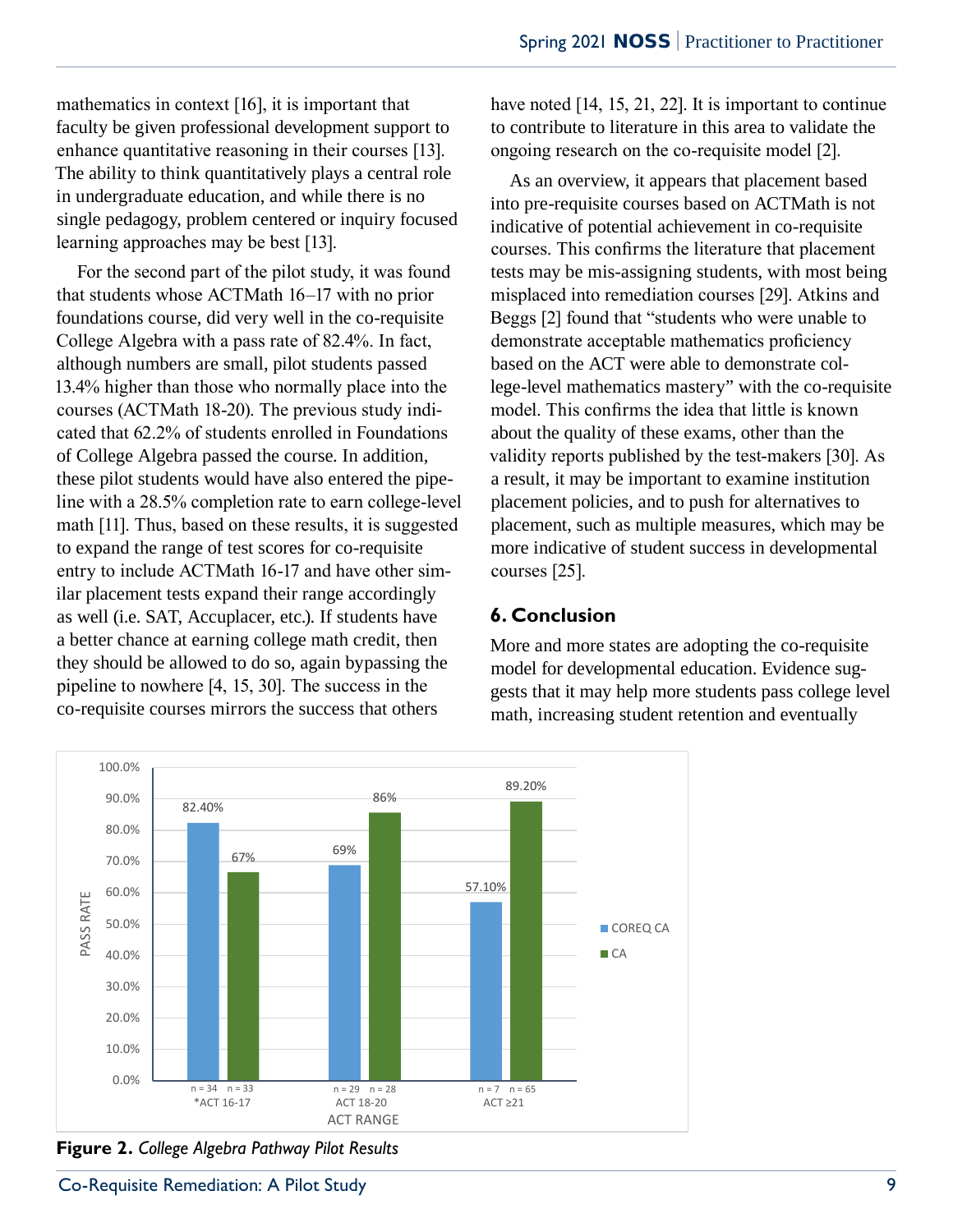graduation rates [10, 12, 31]. This one-semester model decreases cost, a burden for many, especially low income students [2]. Many students feel they are prepared for college-level math after high school [8], and research has shown they are able to perform well despite their misplacement [29].

In the future, it may even be worthwhile to explore what happens if all students were allowed to enroll in co-requisite College Algebra, despite test scores. If numbers show that they can perform as well as those typically placed, it could give these students a better shot at ever finishing and completing a college-level math course, and long term, a college degree. In addition, more research is needed on evaluating and adjusting placement test score cut-offs. This may include incorporation of multiple measures, such as inclusion of high school GPA or prior math achievement as indicators for success.

There are some limitations to this study. First, although the sample was objective and diverse, the sample size is small. Since this is a pilot study, we relied on advisors to place students accordingly, and this in return, turned out with small numbers. In addition, the number of students who come to the University with these test scores is small to begin with, again, limiting the number for the pilot study. The results presented here, while promising, are by no means definitive. Once the suggestions are implemented, a rigorous study will need to be conducted with much more data to confirm placement success.

## **References**

- Ashford, E. 2019. Math misalignment shuts many out of STEM careers community college daily. *Community College Daily.* American Association of Community Colleges. https://www.ccdaily. com/2019/12/math-misalignment-shuts-many-outof-stem-careers/
- Atkins, C., and C.T. Beggs. 2017. Commuting the math sequence: Accelerating developmental mathematics using the co-requisite model. University of Central Missouri. *NADE Digest.* https://files.eric. ed.gov/fulltext/EJ1178226.pdf.
- Attewell, P., Lavin, D., Domina, T. and T. Levey. 2006. New evidence on college remediation. *Journal of Higher Education,* 77(5).
- Bailey, T., Jeong, D.W., and S.W. Cho. 2010. Referral, enrollment, and completion in developmental education sequences in community colleges. *Economics of Education Review,* 29(2), 255–270.
- Belfield, C., Jenkins, D., and H. Lahr. 2016. *Is corequisite remediation cost-effective? Early findings from Tennessee.* New York, NY: Community College Research Center, Teachers College. Columbia university. https://ccrc.tc.columbia. edu/media/k2/attachments/corequisite-remediation-cost-effective-tennessee.pdf.
- Bickerstaff, S., Chavarin, O., and J. Raufman. 2018. *Mathematics pathways to completion setting the conditions for statewide reform in higher education.* New York, NY: Community College Research Center.
- Bryant, G., Seaman, J., Whitman, L., Kelkar, S., and J. McBratney. 2020. *Hitting their stride: Shifting the developmental education reform movement from policy to practice*. Tyton Partners. https://strongstart.org/sites/default/files/resource-center/pdfs/ HTS%20SSTF%20Tyton%202020%20Final%20 Copy\_FOR%20PUBLICATION.pdf
- Center for Community College Student Engagement. 2016. *Expectations meet reality: The underprepared students and community colleges.* Austin, TX: The University of Texas at Austin, College of Education, Department of Educational Administration, Program in Higher Education Leadership.
- Center for the Analysis of Postsecondary Readiness. 2020. New York, NY: Community College Research Center. https://ccrc.tc.columbia.edu/research-project/center-analysis-postsecondary-readiness.html
- Charles A. Dana Center. 2020. Austin, TX: The University of Texas at Austin. https://www.utdanacenter.org/ .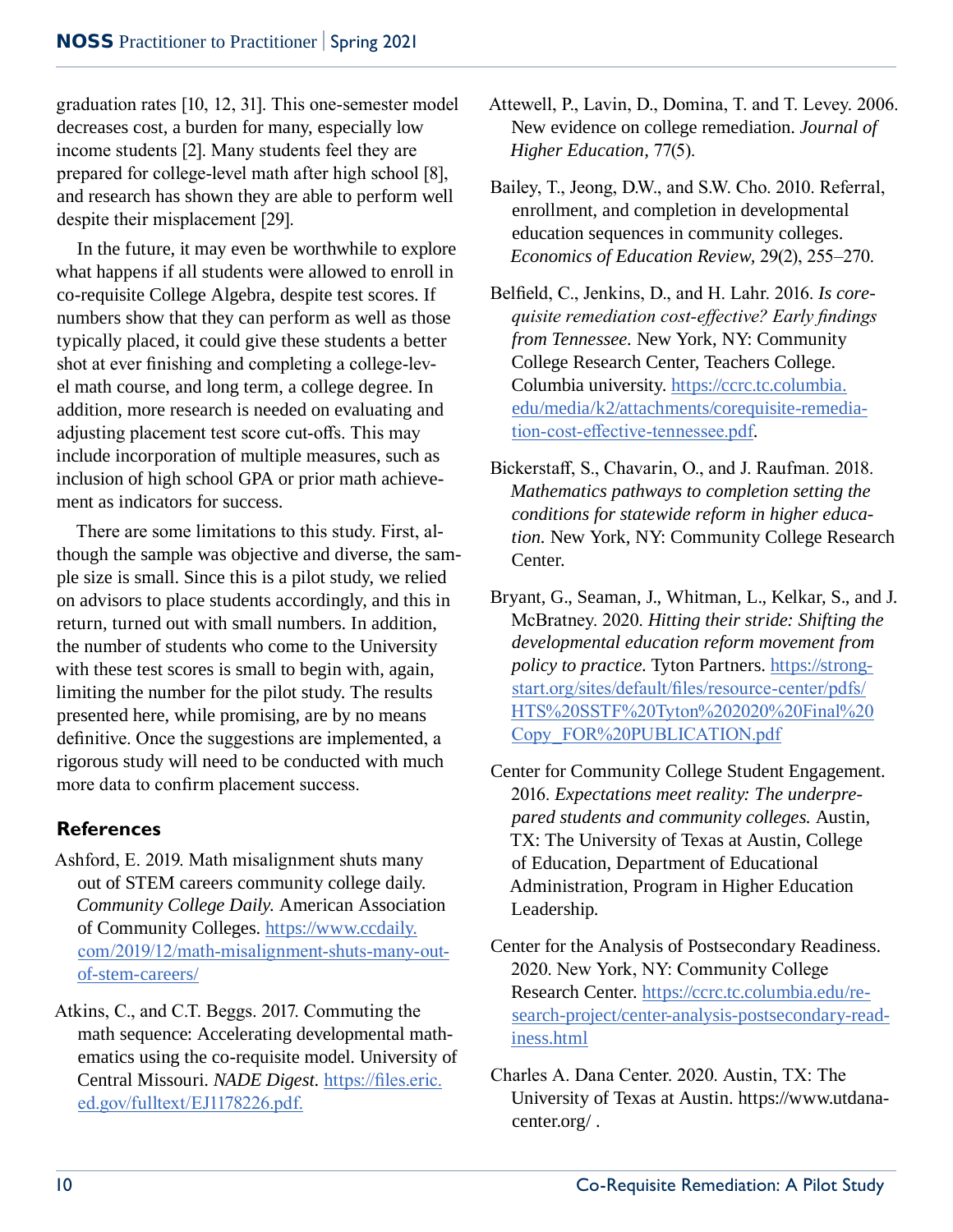- Childers, A.B., Lu, L., Hairston, J., and T. Squires. 2019. Impact and effects of co-requisite mathematics remediation. *PRIMUS*, 1-20.
- Complete College America. 2020. https://completecollege.org/.
- Elrod, S. 2014. Quantitative reasoning: The next "across the curriculum" movement. *Peer Review*, 16(3).
- Emblom-Callahan, M., Burgess-Palm, N., Davis, S., Decker, A., Diritto, H., Dix, S., Parker, C., and E. Styles. 2019. Accelerating student success: The case for co-requisite instruction. *Inquiry: The Journal of the Virginia Community College*, 22(1).
- Ganga, E., and A. Mazzariello. 2018. *Math pathways: Expanding options for success in college math. Center for the Analysis of Postsecondary Readiness.* Education Commission of the States*.* https://postsecondaryreadiness.org/ math-pathways-expanding-options-success/.
- Hallett, D. H. 2003. The role of mathematics courses in the developmental of quantitative literacy. *Quantitative literacy: Why numeracy matters for schools and colleges*. The National Council on Education and the Disciplines.
- Hawyard, C., and T. Willett. 2014. *Acceleration effects of curricular redesign in the California Acceleration Project*. Berkeley, CA: The Research and Planning Group for California Community Colleges*.* http://accelerationproject.org/Portals/0/ Documents/rp-evaluation-cap.pdf.
- Herman, P., Scanlan, S. and D. Carreon. 2017. *Comparing enrollment, characteristics, and academic outcomes of students in developmental courses and those in credit-bearing courses at Northern Marianas College (REL 2017-269)*. Washington, DC: U.S. Department of Education, Institute of Education Sciences, National Center for Education Evaluation and Regional Assistance, Regional Educational Laboratory Pacific. http://ies. ed.gov/ncee/edlabs.
- Hodges, R., et al. 2020. Developmental Education Policy and Reforms: A 50-State Snapshot. *Journal of Developmental Education,* 44(1).
- Jaggars, S., and G.W. Stacey. 2014. *What we know about developmental education outcomes.* New York, NY: Community College Research Center, Teachers College, Columbia University. http:// ccrc.tc.columbia.edu/media/k2/attachments/ what-we-know-about-developmental-education-outcomes.pdf.
- Jones, S. 2015. The game changers: Strategies to boost college completion and close attainment gaps. *The Magazine of Higher Learning*, 47(2), 24-29.
- Logue, A.W., Douglas, D., and M. Watanabe-Rose. 2019. Co-requisite mathematics remediation: Results over time and in different contexts. *CUNY Academic Works.* https://academicworks.cuny.edu/ gc  $pubs/540$ .
- Min Kim, B. 2013. *Do developmental mathematics courses develop the mathematics? Addressing missing outcome problem in regression discontinuity design*. https://pullias.usc.edu/wp-content/ uploads/2014/11/BoMKim\_2013-JMP\_Missing-in-RDD.pdf
- New Mexico Department of Higher Education. 2016. New Mexico Math Remediation Taskforce Report. https://files.eric.gov/fulltext/ED572828.pdf.
- Ngo, F., and T. Melguizo. 2016. How can placement policy improve math remediation outcomes? Evidence from experimentation in community colleges. *Educational Evaluation and Policy Analysis*, 38(1), 171-196.
- Rosin, M. 2012. Passing when it counts: Math courses present barriers to student success in California Community Colleges. *EdSource Issue Brief.* https:// files.eric.ed.gov/fulltext/ED606403.pdf.
- Rutschow, E.Z. 2018. *Making it though: Interim findings on developmental students' progress to college math with the Dana Center Mathematics Pathways*. New York: Center for the Analysis of Postsecondary Readiness.